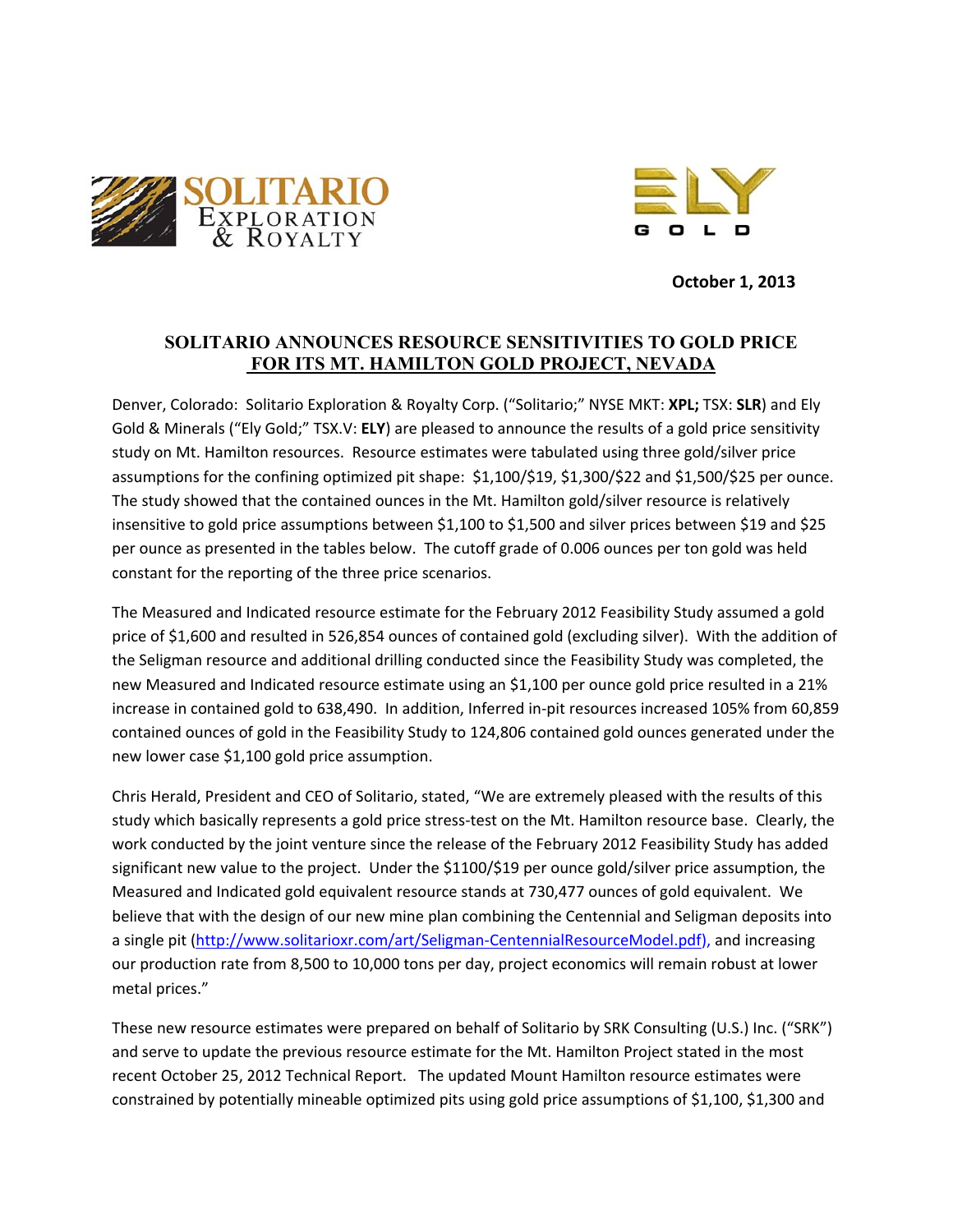\$1,500 per ounce of gold and \$19, \$22 and \$25.00 per ounce of silver. These new Mt. Hamilton resource estimates were based on 857 drill holes with an average hole depth of 396 feet for a total of 317,739 feet of drilling. The drill data were verified and validated by SRK in compliance with NI-43-101 requirements. This consolidated Mt. Hamilton resource estimate includes 60 new infill drill holes that converted earlier Inferred resources to the Indicated category, and added new ounces to the resource estimate.

| Mt. Hamilton Resources at \$1,100 Gold and \$19 Silver |        |          |          |                 |                      |                      |                    |
|--------------------------------------------------------|--------|----------|----------|-----------------|----------------------|----------------------|--------------------|
| Class                                                  | K-Tons | Au (opt) | Ag (opt) | Au Eq.<br>(opt) | Au Total<br>(ounces) | Ag Total<br>(ounces) | Au Eq.<br>(ounces) |
| Measured                                               | 1,424  | 0.030    | 0.209    | 0.033           | 42,145               | 297,992              | 47,112             |
| Indicated                                              | 27,177 | 0.022    | 0.192    | 0.025           | 596,345              | 5,221,205            | 683,365            |
| M&I                                                    | 28,601 | 0.022    | 0.193    | 0.026           | 638,490              | 5,519,197            | 730,477            |
|                                                        |        |          |          |                 |                      |                      |                    |
| Inferred                                               | 6,792  | 0.018    | 0.164    | 0.021           | 124,806              | 1,025,934            | 141,905            |

| <b>Mineral Resource Statement, Mount Hamilton Gold-Silver Deposit,</b> |
|------------------------------------------------------------------------|
| White Pine County, Nevada, September 19, 2013                          |

| Mt. Hamilton Resources at \$1,300 Gold and \$22 Silver |        |          |          |        |          |           |          |
|--------------------------------------------------------|--------|----------|----------|--------|----------|-----------|----------|
| <b>Class</b>                                           | K-Tons | Au (opt) | Ag (opt) | Au Eq. | Au Total | Ag Total  | Au Eq.   |
|                                                        |        |          |          | (opt)  | (ounces) | (ounces)  | (ounces) |
| Measured                                               | 1,426  | 0.030    | 0.209    | 0.033  | 42,076   | 298,287   | 47,048   |
| Indicated                                              | 29,430 | 0.021    | 0.193    | 0.025  | 630,441  | 5,682,686 | 725,153  |
| M&I                                                    | 30,856 | 0.022    | 0.194    | 0.025  | 672,518  | 5,980,973 | 772,200  |
|                                                        |        |          |          |        |          |           |          |
| Inferred                                               | 9,152  | 0.018    | 0.164    | 0.020  | 161,352  | 1,514,723 | 186,597  |

| Mt. Hamilton Resources at \$1,500 Gold and \$25 Silver |        |          |          |        |          |           |          |
|--------------------------------------------------------|--------|----------|----------|--------|----------|-----------|----------|
| Class                                                  | K-Tons | Au (opt) | Ag (opt) | Au Eq. | Au Total | Ag Total  | Au Eq.   |
|                                                        |        |          |          | (opt)  | (ounces) | (ounces)  | (ounces) |
| Measured                                               | 1,428  | 0.029    | 0.209    | 0.033  | 42,120   | 298,313   | 47,092   |
| Indicated                                              | 30,450 | 0.021    | 0.193    | 0.024  | 645,626  | 5,889,601 | 743,786  |
| M&I                                                    | 31,878 | 0.022    | 0.194    | 0.025  | 687,746  | 6,187,914 | 790,878  |
|                                                        |        |          |          |        |          |           |          |
| Inferred                                               | 10,330 | 0.017    | 0.164    | 0.020  | 178,798  | 1,685,962 | 206,898  |

The following notes pertain to all three of the above resource charts:

• Mineral Resources are not Mineral Reserves and do not have demonstrated economic viability. There is no certainty that any part of the Mineral Resources estimated will be converted into Mineral Reserves estimate;

• Resources stated as contained within a potentially economically minable open pit; pit optimization was based on assumed gold and silver prices stated in each chart, effective heap leach recoveries of 79.3% for gold , and 39.3% for silver, an average ore mining and a processing cost of US\$6.04/t; and pit slopes of 50°;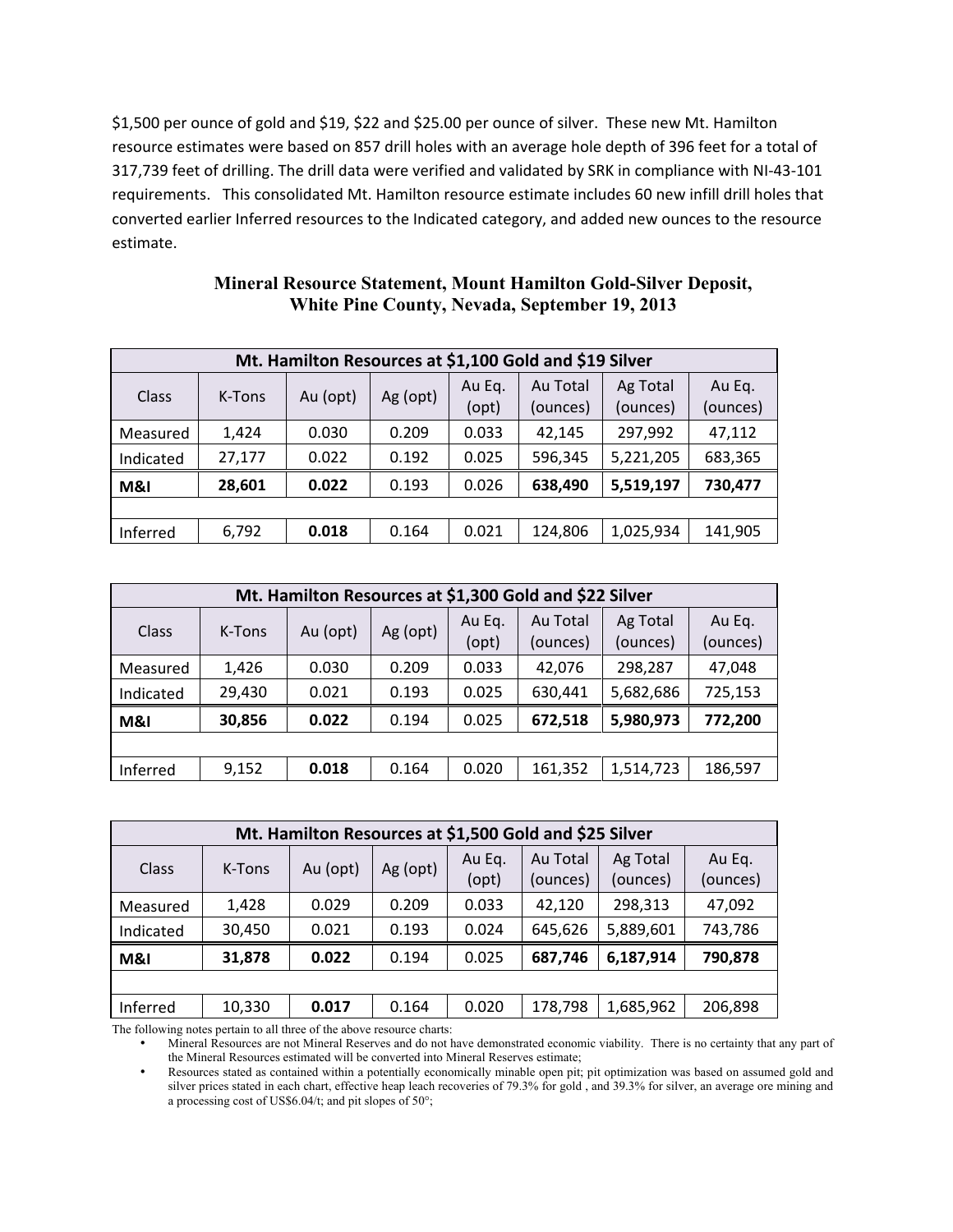- Resources are reported using a 0.006 ounce per short ton gold cutoff grade;
- Gold Equivalent (AuEq) was calculated using a Ag:Au ratio of 60:1; differences in gold and silver recoveries were not considered in calculating the AuEq grade or contained AuEq ounces; and
- Numbers in the table have been rounded to reflect the accuracy of the estimate and may not sum due to rounding.

The Feasibility Study and the Seligman NI-43-101 Seligman resource estimate were prepared by SRK Consulting (U.S.), Inc., an independent and internationally recognized consulting firm. The Feasibility Study provides mineral resource and mineral reserve estimates, and a classification of resources and reserves in accordance with the Canadian Institute of Mining, Metallurgy and Petroleum Standards on Mineral Resources and Mineral Reserves: Definitions and Guidelines, November 27, 2010 (CIM). It also meets the standards of the U.S. Securities and Exchange Commission Industry Guide 7 for estimating and reporting reserves. This release has been reviewed for accuracy by Mr. J. B. Pennington of SRK and for Solitario by Walter Hunt, Chief Operating Officer, both of whom are "qualified persons" as that term is defined in NI 43-101.

Cautionary Note to U.S. Investors concerning estimates of Resources: This news release uses the terms "Measured, Indicated and Inferred Resources." The Company advises U.S. investors that while these terms are recognized and required by Canadian regulations, the SEC does not recognize the terms. U.S. investors are cautioned not to assume that any part or all of Measured or Indicated Mineral Resources will ever be converted into Reserves. Inferred Resources have a great amount of uncertainty as to their existence, and great uncertainty as to their economic and legal feasibility. It cannot be assumed that all or any part of an Inferred Mineral Resource will ever be upgraded to a higher category. Under Canadian rules, estimates of Inferred Mineral Resources may not form the basis of feasibility **or pre-feasibility studies, except in rare cases.** U.S. investors are cautioned not to assume that any part or all of a *measured, indicated or inferred resource exists, or is economically or legally minable.* 

#### **Terms of the Mt. Hamilton LLC Joint Venture**

Solitario and Ely Gold formed Mt. Hamilton LLC ("MH-LLC"), a limited liability company which now holds 100% of the Mt. Hamilton project assets under an Operating Agreement ("MH-Agreement"). Solitario holds an 80% interest in MH-LLC, and DHI-US. Ely Gold's wholly owned US subsidiary, holds a 20% interest in MH-LLC. Further Solitario obligations include arranging project financing, and making future property and advanced royalty payments.

#### **About Solitario**

Solitario is a gold, silver, platinum-palladium, and base metal exploration and royalty company actively exploring in Brazil, Mexico, and Peru. Solitario has significant business relationships with Votorantim Metais on its high-grade Bongará zinc project in Peru, Hochschild Mining on its Pachuca Norte silver-gold project in Mexico and Anglo Platinum on its Pedra Branca platinum-palladium project in Brazil. Solitario is traded on the NYSE MKT ("XPL") and on the Toronto Stock Exchange ("SLR"). Additional information about Solitario is available online at www.solitarioxr.com.

#### **About Ely Gold**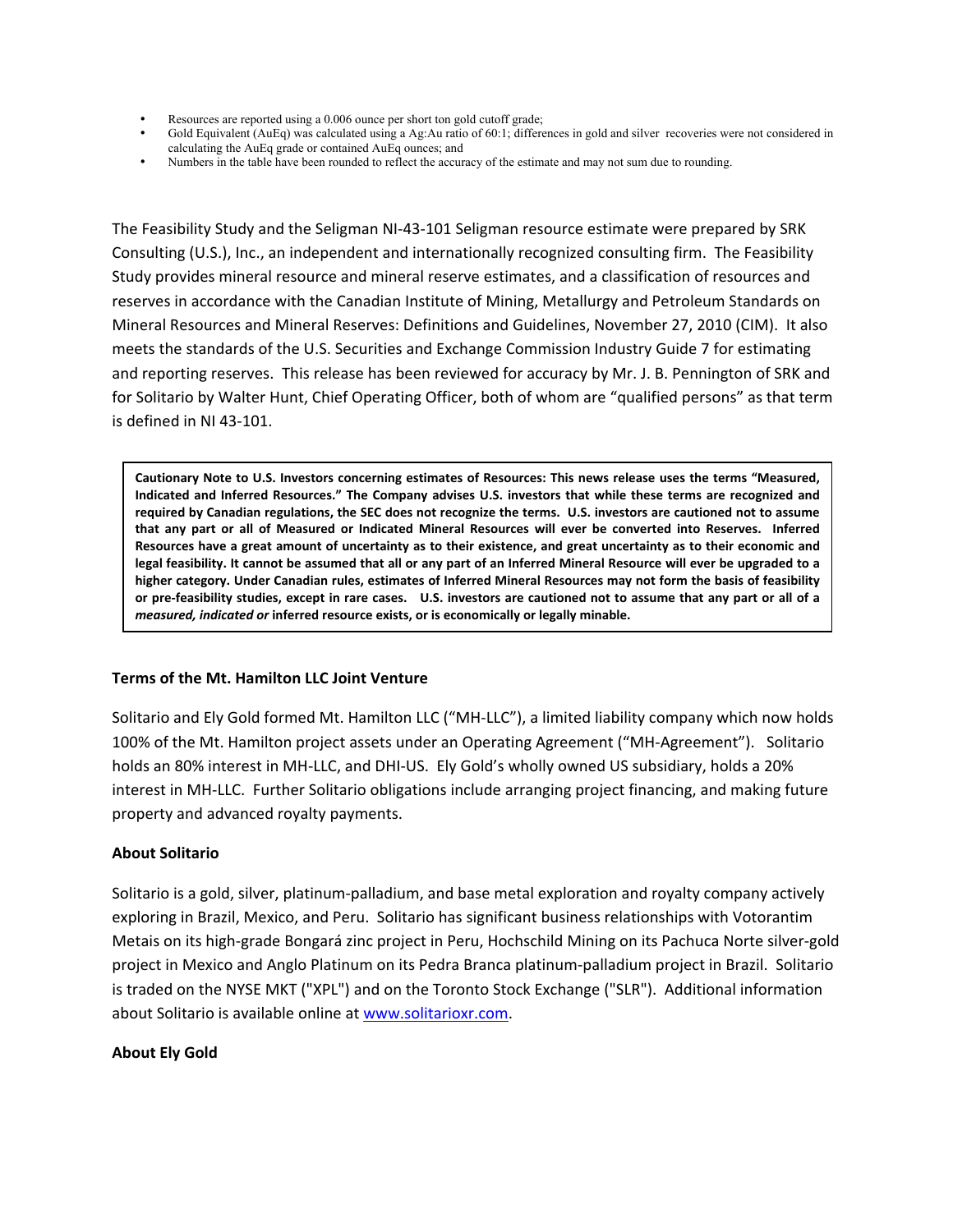Ely Gold is focused on the acquisition and development of gold resources in Nevada, including its recently acquired Green Springs property, 10 miles south of Mt. Hamilton. Ely Gold is traded on the TSX Venture Exchange ("ELY"). Additional information about Ely Gold is available online at www.elygoldandminerals.com

## FOR MORE INFORMATION AT SOLITARIO, CONTACT:

| Christopher E. Herald |                  |
|-----------------------|------------------|
| President & CEO       | $(303) 534-1030$ |

### FOR MORE INFORMATION AT ELY GOLD, CONTACT:

| Steve Kenwood   |                  |
|-----------------|------------------|
| Director        | $(604)$ 488-1104 |
| Trey Wasser     |                  |
| President & CEO | (972) 803-3087   |

*Neither'TSX'Venture'Exchange'nor'its'Regulation'Services'Provider'(as'that'term'is'defined'in'the'policies'of'the'TSX' Venture'Exchange)'accepts'responsibility'for'the'adequacy'or'accuracy'of'this'release.'*

#### **Cautionary Statement Regarding Forward Looking Information**

This press release contains forward-looking statements within the meaning of the U.S. Securities Act of 1933 and the U.S. Securities Exchange Act of 1934, and as defined in the United States Private Securities Litigation Reform Act of 1995 (and the *equivalent'under'Canadian'securities'laws), that'are'intended'to'be'covered'by'the'safe'harbor'created'by'such'sections.'* Forward-looking statements are statements that are not historical fact. They are based on the beliefs, estimates and opinions of the Company's management on the date the statements are made and address activities, events or developments that Solitario' expects or anticipates will or may occur in the future, and are based on current expectations and assumptions. Forward-looking *statements'involve'a'number'of'risks'and'uncertainties.'Consequently,'there'can'be'no'assurances'that'such'statements'will' prove'to'be'accurate'and'actual'results'and'future'events'could'differ'materially'from'those'anticipated'in'such'statements.'Such' forward-looking statements include, without limitation, statements regarding the Company's expectation of the projected timing'and'outcome'of'engineering'studies;'expectations'regarding'the'receipt'of'all'necessary'permits'and'approvals'to'* implement the mining plan at Mt. Hamilton; the potential for confirming, upgrading and expanding oxide gold and silver *mineralized'material'at'Mt.'Hamilton;'reserve'and'resource'estimates;'operating'cost'estimates;'estimates'of'gold'and'silver' grades;'estimates'of'recovery'rates;'expectations'regarding'the'cash'flow'generated'by'the'property;'and'other'statements'that' are'not'historical'facts.''Although'Solitario'management'believes'that'its'expectations'are'based'on'reasonable'assumptions,'it' can'give'no'assurance'that'these'expectations'will'prove'correct.''Important'factors'that'could'cause'actual'results'to'differ' materially from those in the forward-looking statements include, among others, risks relating to risks that Solitario's exploration and'property'advancement'efforts'will'not'be'successful;'risks'relating'to'fluctuations'in'the'price'of'gold'and'silver;'the'* inherently hazardous nature of mining-related activities; uncertainties concerning reserve and resource estimates; availability of *outside'contractors'in'connection'with'Mt.'Hamilton'and'other'activities;'uncertainties'relating'to'obtaining'approvals'and' permits'from'governmental'regulatory'authorities;'the'possibility'that'environmental'laws'and'regulations'will'change'over'time'* and become even more restrictive; and availability and timing of capital for financing the Company's exploration and *development'activities,'including'uncertainty'of'being'able'to'raise'capital'on'favorable'terms'or'at'all;'as'well'as'those'factors' discussed'in'Solitario's'filings'with'the'U.S.'Securities'and'Exchange'Commission'(the'"SEC")'including'Solitario's'latest'Annual'* Report on Form 10-K and its other SEC filings (and Canadian filings) including, without limitation, its latest Quarterly Report on